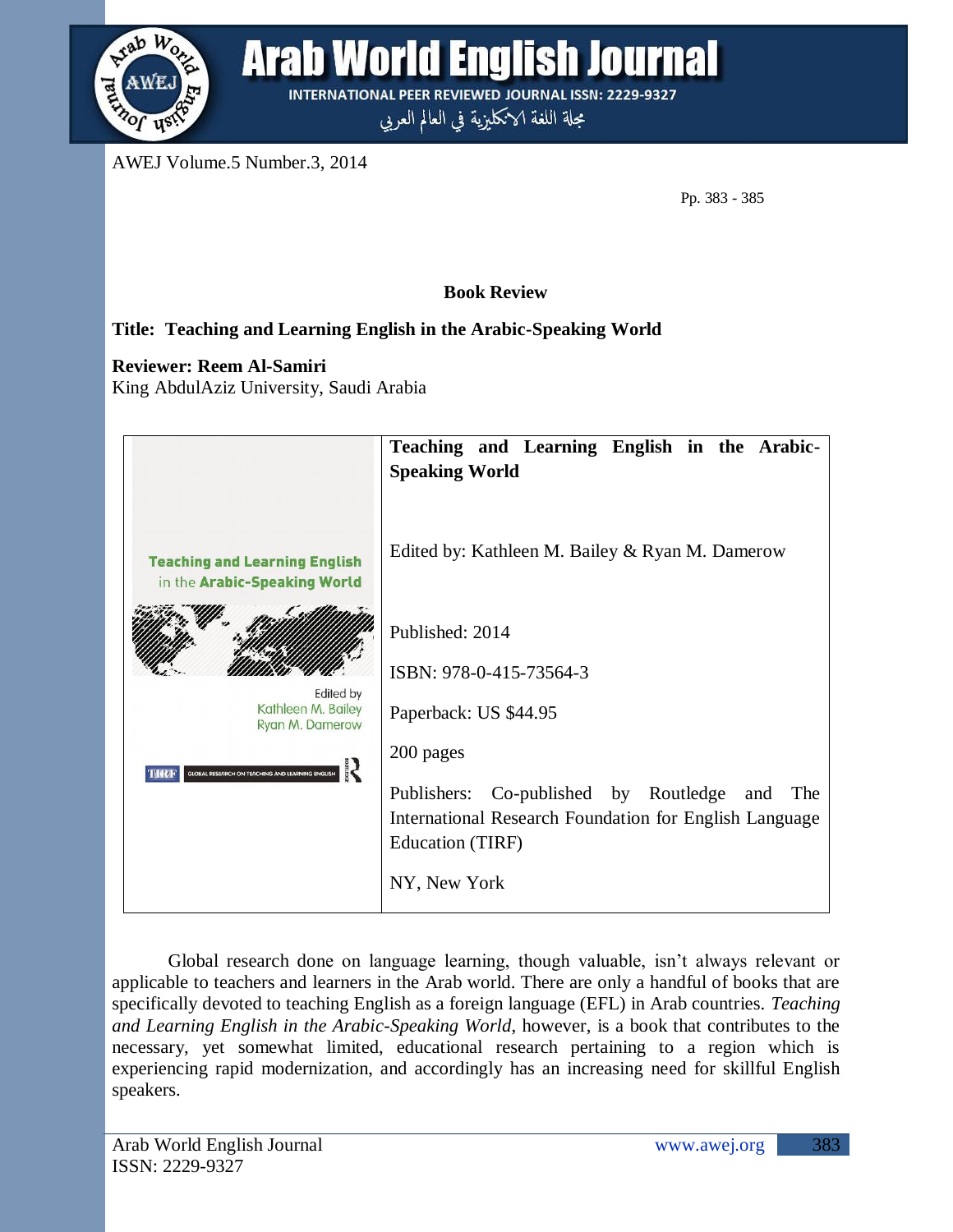## **AWEJ Volume.5 Number.3, 2014**

The book is intended for teachers, researchers, teacher educators, and policy makers within the Arab world. It also serves as a valuable resource for English language professionals seeking job opportunities in that region and researchers interested in how education and EFL in Arab countries compare to other parts of the world. It is a research-based book containing twelve chapters written by different authors on educational research related to teaching EFL in six different Arabic contexts: Egypt, Lebanon, Oman, Palestine, Saudi Arabia, and the United Arab Emirates. The work is organized into three main parts: An introductory chapter that is written by the editors to demonstrate the need for this work and to map out the forthcoming studies in the book, followed by ten chapters of original research performed by professionals in the region, and a concluding chapter to summarize and provide general observations about the preceding studies. Although each chapter represents a separate research topic, there are some recurring themes, such as teaching academic writing at a college level (Chapters  $2 \& 3$ ), the effects of first language transfer and common difficulties faced by Arab students (Chapters 2 & 4), teacher education (Chapters 5 & 6), and common challenges for teachers in that region (Chapters 6 & 7). There also themes that stand alone, such as the perceived role of the English language in the region (Chapters 5), instructional techniques currently used in the region (Chapter 8), vocabulary learning (Chapter 9), language assessment tools (Chapter 10), and factors effecting language learning (Chapter 11). Another trend throughout the book is the urge for change and advancement of EFL teaching and teacher training methods, as well as the need to move teaching away from traditional teacher-centered practices (those relying on rote-teaching and memorization drills) towards implementing more communicative and interactive teaching practices.

The book provides much insight on the EFL situation in the Middle East and challenges some perceptions about Arabic-speaking language learners and language learners in general (Chapters 2, 5, & 11). Although almost all the studies included in the book are geared towards adult learners and teachers of EFL (due to the fact that English in many Arab countries is introduced around seventh grade), implications from the studies extend to younger language learners as well. Moreover, the chapters of the book are similarly structured using the following subheadings: Issues that motivated the research, context of the research, research questions addressed, data collection and analysis procedures, findings and discussions, and implications for policy, practice, and future studies. Even though not all chapters fit into this structure neatly, it makes it easier for the reader to follow and predict subsequent segments.

There are, however, some drawbacks. While the studies are based on empirical research, chapter 7 by Esseili appears to be lacking objectivity when discussing challenges in foreign language teaching in Lebanese schools and in some cases contains biased statements that are not based on empirical evidence. An example of that is the statement that "Parents do not seem to be doing anything at home to help their children learn the language." (p. 111). Another shortcoming is observed in chapter 5 by with van den Hoven's overuse of direct quoting throughout the chapter resulting in drowning out the author's own voice. Nevertheless, each chapter provides worthy observations that enhance the readers' awareness of underlying issues and concerns that are prevalent in the region.

Among the informative research is an intriguing study by Al-Thubaiti that explores the effectiveness of starting foreign language education at an earlier age in Saudi schools (Chapter 11). The results of the study challenge the Critical Period Hypothesis (which suggests that